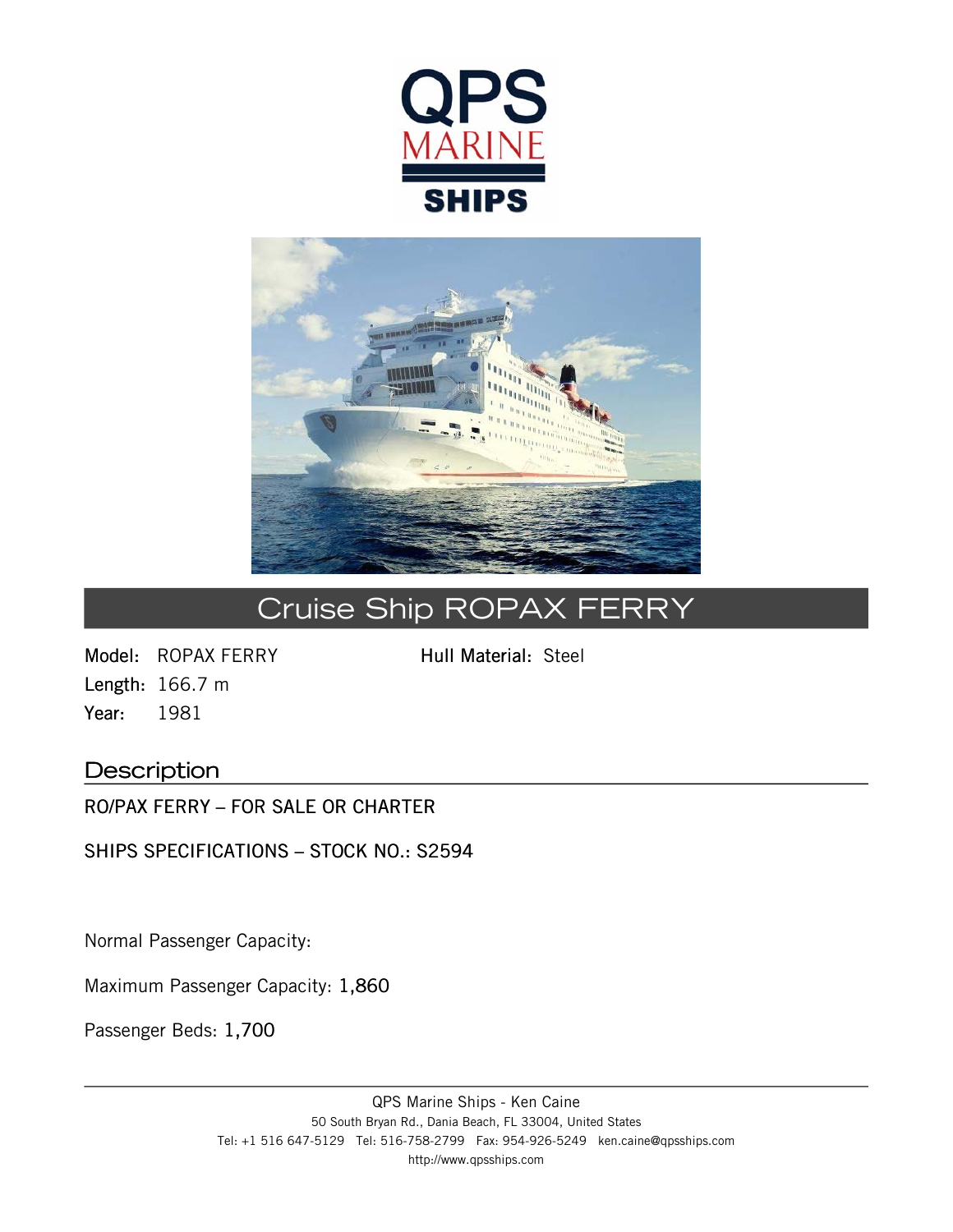Passenger Cabins: 647

**Outside Cabins:** 

Inside Cabins:

Cabins with Balconies:

Normal Crew Capacity:

Year Built: 1981

LOA: 166.7 m

Beam: 28.4 m

Draft: 6.8 m

- Gross Tons: 33,750 GT
- Service Speed (Knots): 22
- Lanemeters: 1,032

Cars: 550

Trucks: 750

Type of Ship: RO/PAX Ferry / Open Ocean

Accommodation Rating: 3\*

Last Refurbishment:

Location of Ship: Sweden

Certificates Current: Yes

Flag: Sweden

SOLAS Compliant: Yes

Classification: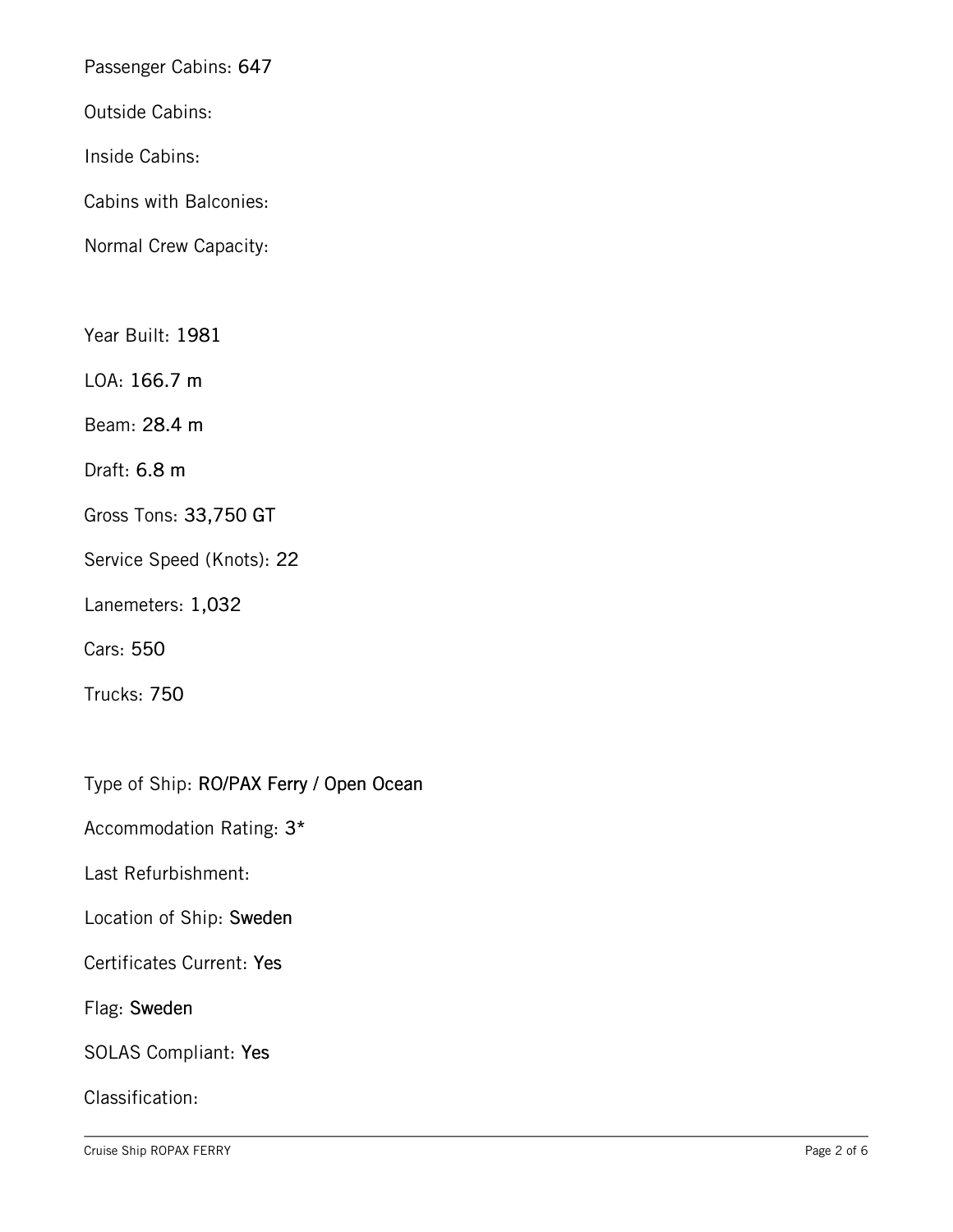Available for Sale: Yes

Available for Charter: Yes

**Fstimated Price: POA** 

#### **ADDITIONAL COMMENTS:**

SEARCH CRITERIA: Cruise Ship, Passenger Ship, Ship for Sale, Ship for Charter, Ocean Going Ship, Ferry, RO/RO, RO/Pax Ferry, Passenger Vessel, Cruise Ship For Sale, Passenger Ship for Sale, RO/Pax Ferry For Sale, Cruise Ship For Charter, Passenger Ship For Charter, RO/PAX Ferry For Charter, Super Yacht, Mega Yacht, Megayacht, Superyacht, Casino Ship, Floating Hotel

#### **Measurements**

LOA:  $166.7 m$ Beam: 28.4 m

Number of Heads: 0

### **Disclaimer**

The Company offers the details of this vessel in good faith but cannot guarantee or warrant the accuracy of this information nor warrant the condition of the vessel. A buyer should instruct his agents, or his surveyors, to investigate such details as the buyer desires validated. This vessel is offered subject to prior sale, price change, or withdrawal without notice.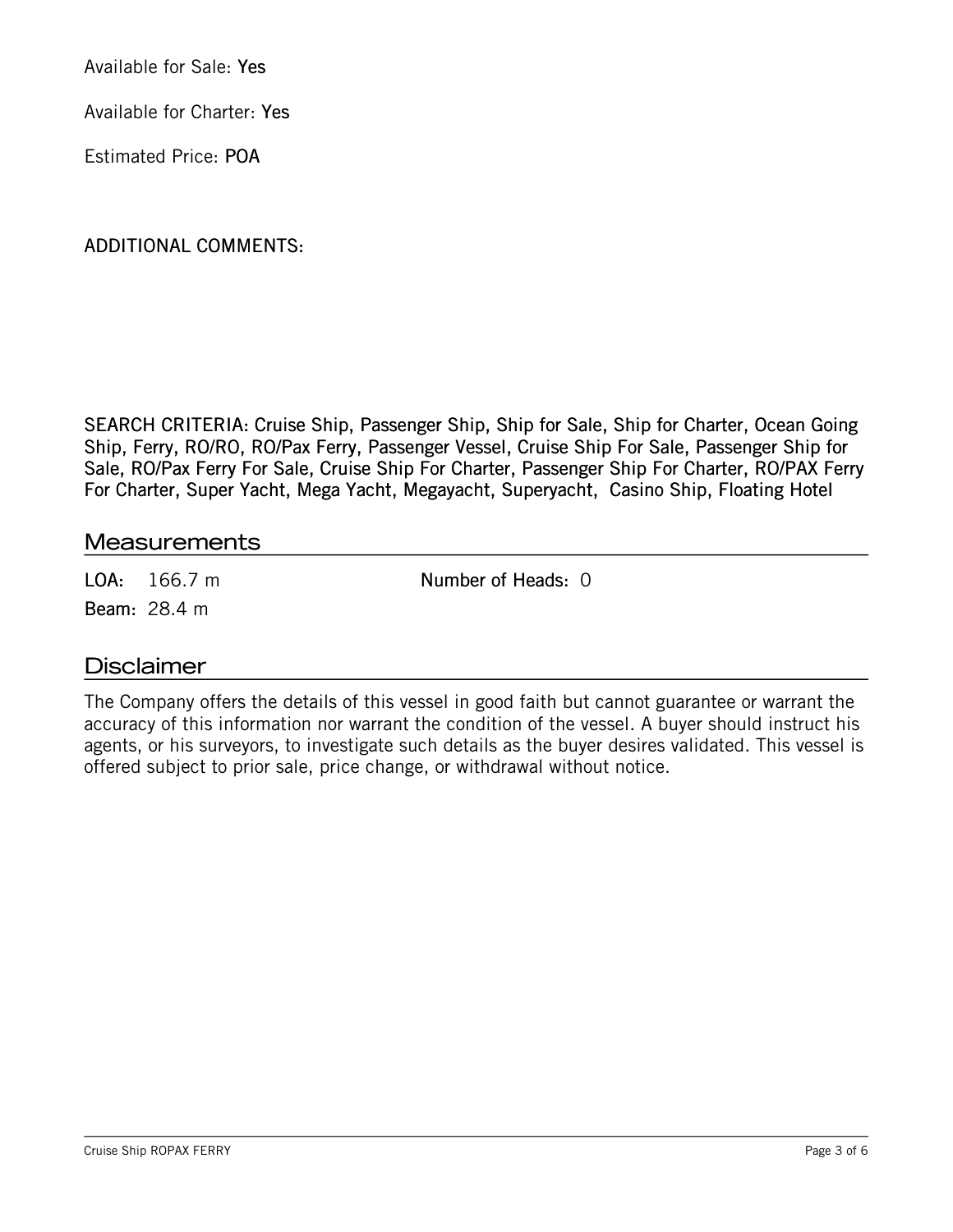## Photos









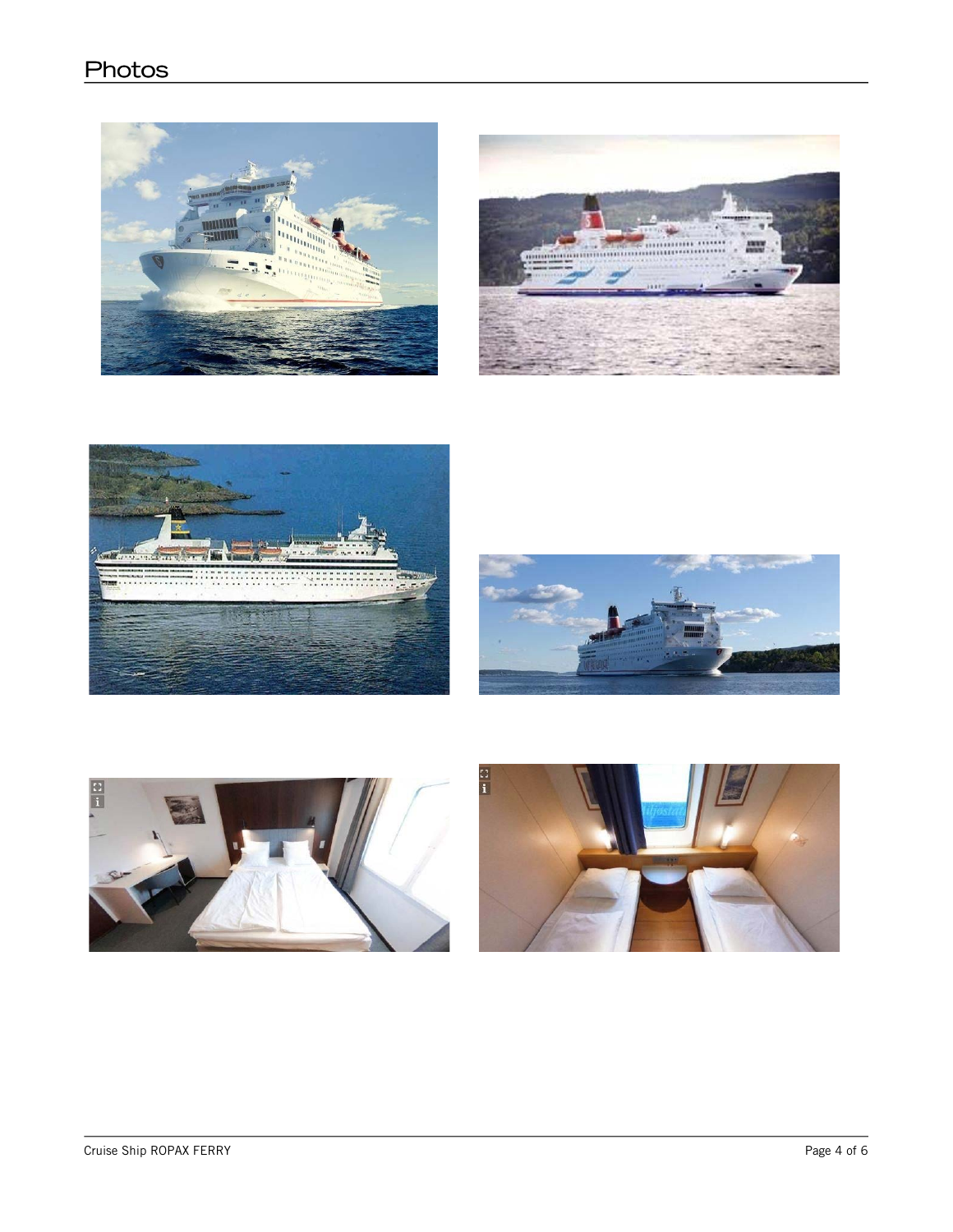